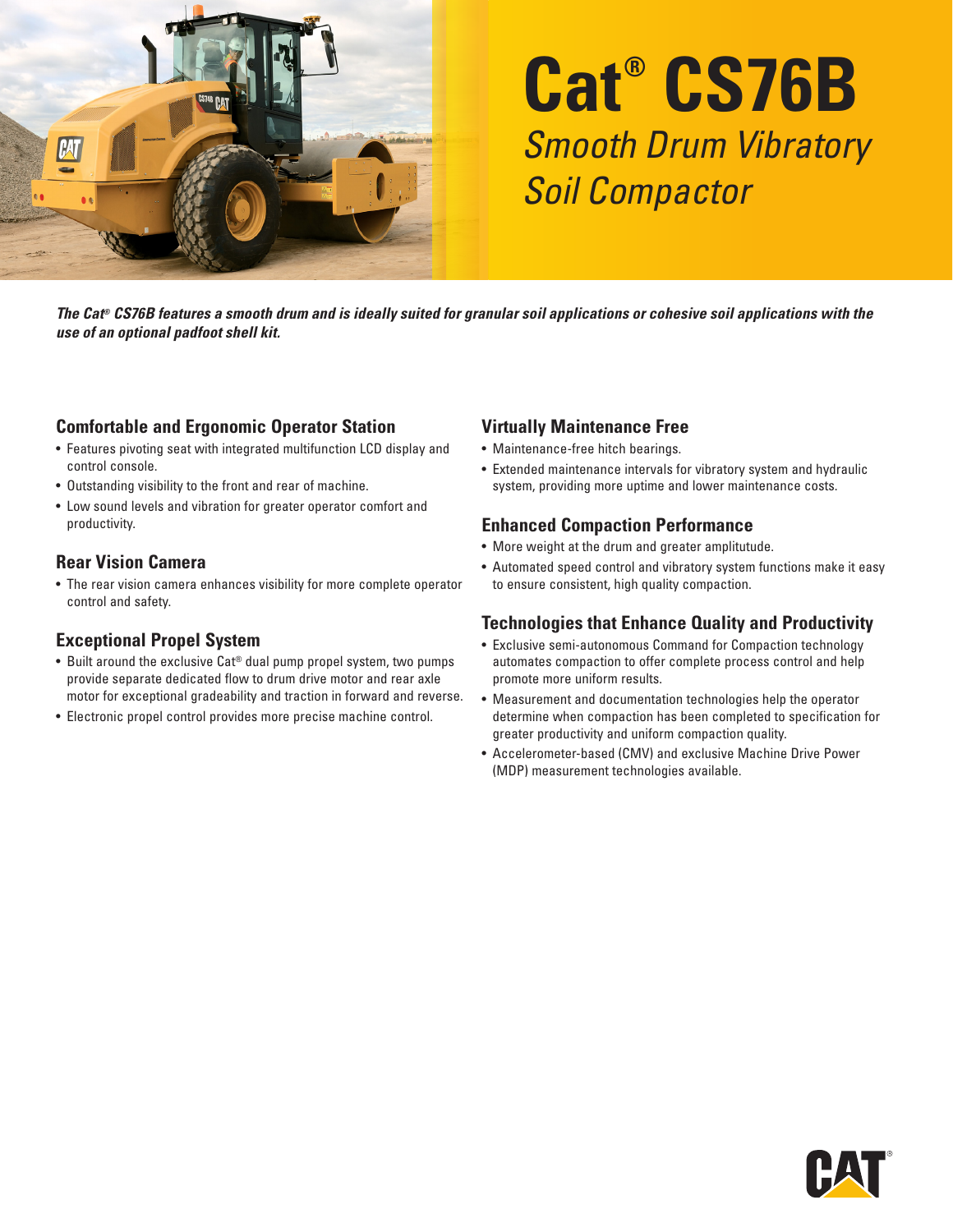### **Technical Specifications**

| <b>Engine - Power Train</b>              |                   |                         |
|------------------------------------------|-------------------|-------------------------|
| <b>Engine Model</b>                      | $Cat^@$ $C4.4$    |                         |
| <b>European Emissions</b>                | <b>EU Stage V</b> |                         |
| Gross Power ISO 14396                    | 129.4 kW          | 173.5 <sub>hp</sub>     |
| Gross Power SAF J1995                    | 130.4 kW          | 174.9 hp                |
| Net Power ISO 9249*                      | 108.7 kW          | 145.8 hp                |
| Net Power SAE J1349*                     | 108.2 kW          | $145.1$ hp              |
| Displacement                             | $4.4 \perp$       | $268.5$ in <sup>3</sup> |
| <b>Stroke</b>                            | $127$ mm          | 5 <sub>in</sub>         |
| Bore                                     | $105 \text{ mm}$  | $4.1$ in                |
| Max. Travel Speed (Forward or Reverse)   | $11.4$ km/h       | 7 mph                   |
| Theoretical Gradeability, no vibration** | 56%               |                         |

#### **Vibratory System Specifications**

| Frequency                            |                  |                 |
|--------------------------------------|------------------|-----------------|
| Standard                             | 28 Hz            | 1680 vpm        |
| During Eco-mode Operation            | $25.5$ Hz        | 1527 vpm        |
| <b>Optional Variable Frequency</b>   | 23.3-28 Hz       | 1400-1680 vpm   |
| Nominal Amplitude @ 28 Hz (1680 vpm) |                  |                 |
| High                                 | $2.1 \text{ mm}$ | $0.083$ in      |
| I ow                                 | $0.98$ mm        | $0.039$ in      |
| Centrifugal Force @ 28 Hz (1680 vpm) |                  |                 |
| Maximum                              | 335 kN           | 75,234 lb       |
| Minimum                              | 156 kN           | 35,153 lb       |
| <b>Static Linear Load</b>            |                  |                 |
| w/ROPS/FOPS cab                      | 56.5 kg/cm       | 316.4 lbs/in    |
| VM Class at High Amplitude           |                  | VM <sub>5</sub> |

| <b>Weights</b>                       |           |           |  |
|--------------------------------------|-----------|-----------|--|
| Operating Weight w/ ROPS/FOPS cab*** | 17 420 kg | 38,405 lb |  |
| w/ Oval Padfoot Shell Kit            | 19 298 kg | 42,545 lb |  |
| w/ Square Padfoot Shell Kit          | 19 457 kg | 42,895 lb |  |
| Weight at Drum w/ ROPS/FOPS cab      | 12 047 kg | 26,559 lb |  |
| w/ Oval Padfoot Shell Kit            | 13 926 kg | 30,702 lb |  |
| w/ Square Padfoot Shell Kit          | 14 085 kg | 31,052 lb |  |

| <b>Service Refill Capacities</b>               |                 |            |  |
|------------------------------------------------|-----------------|------------|--|
| <b>Fuel Tank, total capacity</b>               | 332 L           | 88 gal     |  |
| Diesel Exhaust Fuel refill capacity            | 19 L            | 5 gal      |  |
| <b>Cooling System</b>                          | 28.2L           | $7.5$ gal  |  |
| Engine Oil w/ Filter                           | 11.6L           | $3.1$ gal  |  |
| <b>Eccentric Weight Housings</b><br>(combined) | 26L             | $6.9$ gal  |  |
| <b>Axle and Final Drives</b>                   | 18 L            | $4.8$ gal  |  |
| Hydraulic Tank (service refill)                | 50 <sub>L</sub> | $13.2$ gal |  |

- \* Net power advertised is the power available at the engine flywheel when equipped with a fan at maximum speed, air cleaner, clean emissions module, and alternator.
- \*\* Actual gradeability may vary based on site conditions and machine configuration. Refer to the Operation and Maintenance Manual for more information.
- \*\*\* Standard operating weight considers full fuel tank, 75 kg operator, flotation tires, smooth drum, and cab with A/C.

The air conditioning system on this machine contains the fluorinated greenhouse gas refrigerant R134a (Global Warming Potential = 1430). The system contains 0.8 kg of refrigerant which has a CO $_{\rm 2}$  equivalent 1.144 metric tonne.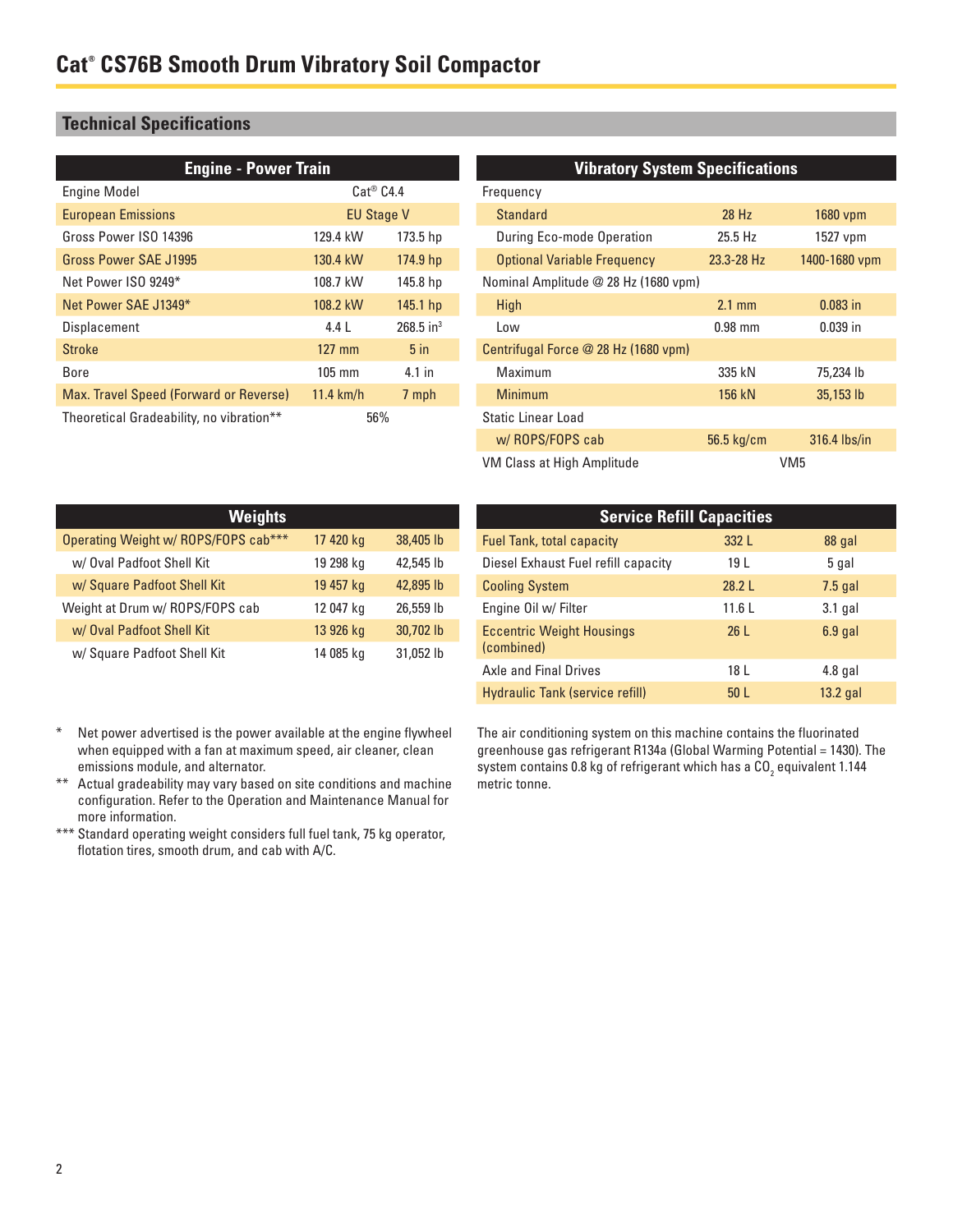## **Cat® CS76B Smooth Drum Vibratory Soil Compactor**





| <b>Dimensions</b> |                                 |                  |                   |
|-------------------|---------------------------------|------------------|-------------------|
|                   | Overall Length                  | 6.1 m            | $20.1$ ft         |
| $\overline{2}$    | <b>Overall Width</b>            | 2.4 <sub>m</sub> | $7.8$ ft          |
| 3                 | Drum Width                      | 2134 mm          | 84 in             |
| $\overline{4}$    | <b>Drum Shell Thickness</b>     | 40 mm            | $1.6$ in          |
| 5                 | Drum Diameter                   | 1535 mm          | 60.4 in           |
| $6\phantom{1}6$   | <b>Overall Height</b>           | 3.1 <sub>m</sub> | $10.1$ ft         |
| 7                 | Wheelbase                       | 2.9 <sub>m</sub> | $9.5$ ft          |
| 8                 | <b>Ground Clearance</b>         | 434 mm           | $17.1$ in         |
| 9                 | Curb Clearance                  | 526 mm           | $20.7$ in         |
|                   | <b>Inside Turning Radius</b>    | 3.7 <sub>m</sub> | $12.1 \text{ ft}$ |
|                   | <b>Hitch Articulation Angle</b> | $34^{\circ}$     |                   |
|                   | <b>Hitch Oscillation Angle</b>  | $15^{\circ}$     |                   |

| <b>Optional Padfoot Shell Kit Specifications</b> |                      |                        |
|--------------------------------------------------|----------------------|------------------------|
| Number of Pads                                   | 120                  |                        |
| Pad Height, oval pads                            | 89.8 mm              | $3.5$ in               |
| Pad Face Area, oval pads                         | 63.5 $cm2$           | $9.8$ in <sup>2</sup>  |
| Pad Height, square pads                          | 89.8 mm              | $3.5$ in               |
| Pad Face Area, square pads                       | $105.7 \text{ cm}^2$ | $16.4$ in <sup>2</sup> |
| <b>Number of Chevrons</b>                        | 16                   |                        |

#### **Vibratory Soil Compactor Selection Guide**



approaching compaction, 4-6 passes

approaching compaction, 4-8 passes

#### Size: Less than 50 mm (2 in) diameter

depends on moisture content.